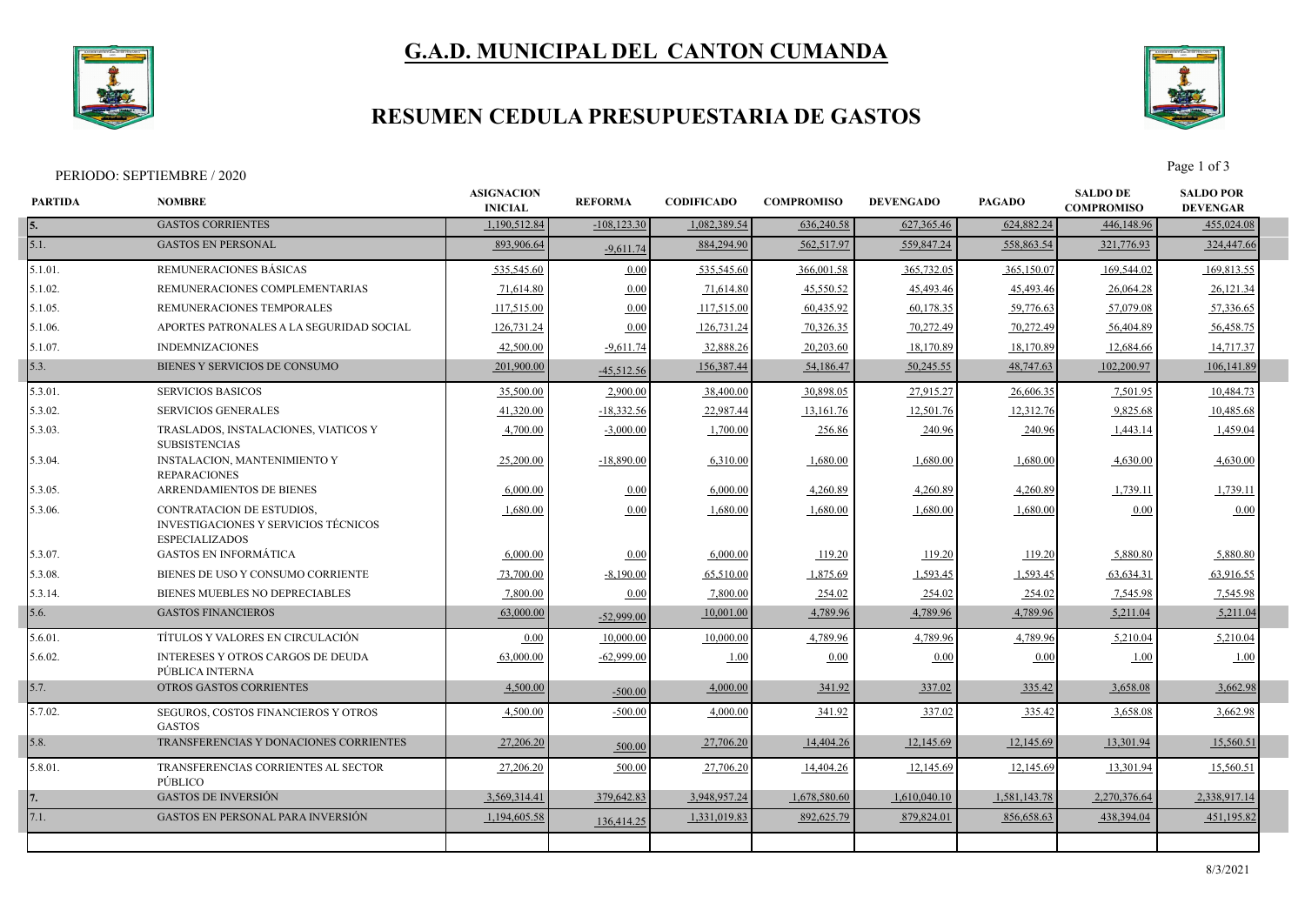

# **G.A.D. MUNICIPAL DEL CANTON CUMANDA**

## **RESUMEN CEDULA PRESUPUESTARIA DE GASTOS**



Page 2 of 3<br>Page 2 of 3

| <b>PARTIDA</b> | <b>NOMBRE</b>                                                                                 | <b>ASIGNACION</b><br><b>INICIAL</b> | <b>REFORMA</b> | <b>CODIFICADO</b> | <b>COMPROMISO</b> | <b>DEVENGADO</b> | <b>PAGADO</b> | <b>SALDO DE</b><br><b>COMPROMISO</b> | <b>SALDO POR</b><br><b>DEVENGAR</b> |  |
|----------------|-----------------------------------------------------------------------------------------------|-------------------------------------|----------------|-------------------|-------------------|------------------|---------------|--------------------------------------|-------------------------------------|--|
| 7.1.01.        | REMUNERACIONES BÁSICAS                                                                        | 586,877.40                          | $-10,000.00$   | 576,877.40        | 417,216.95        | 411,489.02       | 411.325.93    | 159,660.45                           | 165,388.38                          |  |
| 7.1.02.        | REMUNERACIONES COMPLEMENTARIAS                                                                | 110,633.05                          | 19,850.23      | 130,483.28        | 88,787.70         | 86,394.54        | 84,167.74     | 41,695.58                            | 44,088.74                           |  |
| 7.1.05.        | REMUNERACIONES TEMPORALES                                                                     | 279,919.20                          | 126,553.36     | 406,472.56        | 256,828.97        | 253, 217. 77     | 235,206.57    | 149,643.59                           | 153,254.79                          |  |
| 7.1.06.        | APORTES PATRONALES A LA SEGURIDAD SOCIAL                                                      | 174,675.93                          | 25,712.13      | 200,388.06        | 114,935.80        | 114,336.39       | 111,572.10    | 85,452.26                            | 86,051.67                           |  |
| 7.1.07.        | <b>INDEMNIZACIONES</b>                                                                        | 42,500.00                           | $-25,701.47$   | 16,798.53         | 14,856.37         | 14,386.29        | 14,386.29     | 1,942.16                             | 2,412.24                            |  |
| 7.3.           | BIENES Y SERVICIOS PARA INVERSIÓN                                                             | 920,910.00                          | 266,521.32     | 1,187,431.32      | 516,056.57        | 460, 317.85      | 456,460.65    | 671, 374. 75                         | 727,113.47                          |  |
| 7.3.02.        | <b>SERVICIOS GENERALES</b>                                                                    | 139,000.00                          | 36,621.90      | 175,621.90        | 103,335.35        | 103,335.35       | 103,012.95    | 72,286.55                            | 72,286.55                           |  |
| 7.3.04.        | <b>INSTALACIONES, MANTENIMIENTOS Y</b><br><b>REPARACIONES</b>                                 | 55,000.00                           | 62,692.09      | 117,692.09        | 57,946.32         | 57,827.04        | 55,681.10     | 59,745.77                            | 59,865.05                           |  |
| 7.3.05.        | ARRENDAMIENTO DE BIENES                                                                       | 35,000.00                           | $-14,280.00$   | 20,720.00         | 4,640.03          | 4,640.03         | 4,586.46      | 16,079.97                            | 16,079.97                           |  |
| 7.3.06.        | CONTRATACIONES DE ESTUDIOS E<br>INVESTIGACIONES Y SERVICIOS TÉCNICOS<br><b>ESPECIALIZADOS</b> | 490,000.00                          | $-67,393.00$   | 422,607.00        | 111,132.00        | 55,566.00        | 55,566.00     | 311,475.00                           | 367,041.00                          |  |
| 7.3.08.        | BIENES DE USO Y CONSUMO DE INVERSIÓN                                                          | 194,410.00                          | 248,880.33     | 443,290.33        | 239,002.87        | 238,949.43       | 237,614.14    | 204,287.46                           | 204,340.90                          |  |
| 7.3.14         | BIENES MUEBLES NO DEPRECIABLES                                                                | 7,500.00                            | 0.00           | 7,500.00          | 0.00              | $0.00\,$         | 0.00          | 7,500.00                             | 7,500.00                            |  |
| 7.5.           | <b>OBRAS PUBLICAS</b>                                                                         | 753,714.79                          | 277,859.35     | 1,031,574.14      | 84,251.84         | 84,251.84        | 82,378.10     | 947,322.30                           | 947,322.30                          |  |
| 7.5.01.        | OBRAS DE INFRAESTRUCTURA                                                                      | 753,714.79                          | 277,859.35     | 1,031,574.14      | 84,251.84         | 84,251.84        | 82,378.10     | 947,322.30                           | 947,322.30                          |  |
| 7.7.           | OTROS GASTOS DE INVERSIÓN                                                                     | 31,000.00                           | 7,105.00       | 38,105.00         | 821.45            | 821.45           | 821.45        | 37,283.55                            | 37,283.55                           |  |
| 7.7.01.        | <b>IMPUESTOS TASAS Y CONTRIBUCIONES</b>                                                       | 2,000.00                            | 0.00           | 2,000.00          | 208.60            | 208.60           | 208.60        | 1,791.40                             | 1,791.40                            |  |
| 7.7.02.        | <b>SEGUROS, COSTOS FINANCIEROS Y OTROS</b><br><b>GASTOS</b>                                   | 29,000.00                           | 7,105.00       | 36,105.00         | 612.85            | 612.85           | 612.85        | 35,492.15                            | 35,492.15                           |  |
| 7.8.           | TRANSFERENCIAS Y DONACIONES PARA<br><b>INVERSIÓN</b>                                          | 669,084.04                          | $-308,257.09$  | 360,826.95        | 184,824.95        | 184,824.95       | 184,824.95    | 176,002.00                           | 176,002.00                          |  |
| 7.8.01.        | TRANSFERENCIAS PARA INVERSION AL SECTOR<br>PÚBLICO                                            | 669,084.04                          | $-308,257.09$  | 360,826.95        | 184,824.95        | 184,824.95       | 184,824.95    | 176,002.00                           | 176,002.00                          |  |
|                | <b>GASTOS DE CAPITAL</b>                                                                      | 900,000.00                          | $-369,020.00$  | 530,980.00        | 126,974.99        | 126,827.20       | 126,670.44    | 404,005.01                           | 404,152.80                          |  |
| 8.4.           | <b>BIENES DE LARGA DURACIÓN</b>                                                               | 900,000.00                          | $-369,020.00$  | 530,980.00        | 126,974.99        | 126,827.20       | 126,670.44    | 404,005.01                           | 404,152.80                          |  |
| 8.4.01.        | <b>BIENES MUEBLES</b>                                                                         | 870,000.00                          | $-379,020,00$  | 490,980.00        | 121.017.88        | 120,870.09       | 120,713.33    | 369,962.12                           | 370,109.91                          |  |
| 8.4.03.        | <b>EXPROPIACIONES DE BIENES</b>                                                               | 30,000.00                           | 10,000.00      | 40,000.00         | 5,957.11          | 5,957.11         | 5,957.11      | 34,042.89                            | 34,042.89                           |  |
|                | APLICACIÓN DEL FINANCIAMIENTO                                                                 | 180,000.00                          | $-179,999.00$  | 1.00              | 0.00              | 0.00             | 0.00          | 1.00                                 | 1.00                                |  |
| 9.6.           | AMORTIZACIÓN DE LA DEUDA PÚBLICA                                                              | 180,000.00                          | $-179,999.00$  | 1.00              | 0.00              | 0.00             | 0.00          | 1.00                                 | 1.00                                |  |
| 9.6.02.        | AMORTIZACIÓN DEUDA INTERNA                                                                    | 180,000.00                          | -179,999.00    | 1.00              | 0.00              | $0.00\,$         | 0.00          | 1.00                                 | 1.00                                |  |
|                |                                                                                               |                                     |                |                   |                   |                  |               |                                      |                                     |  |